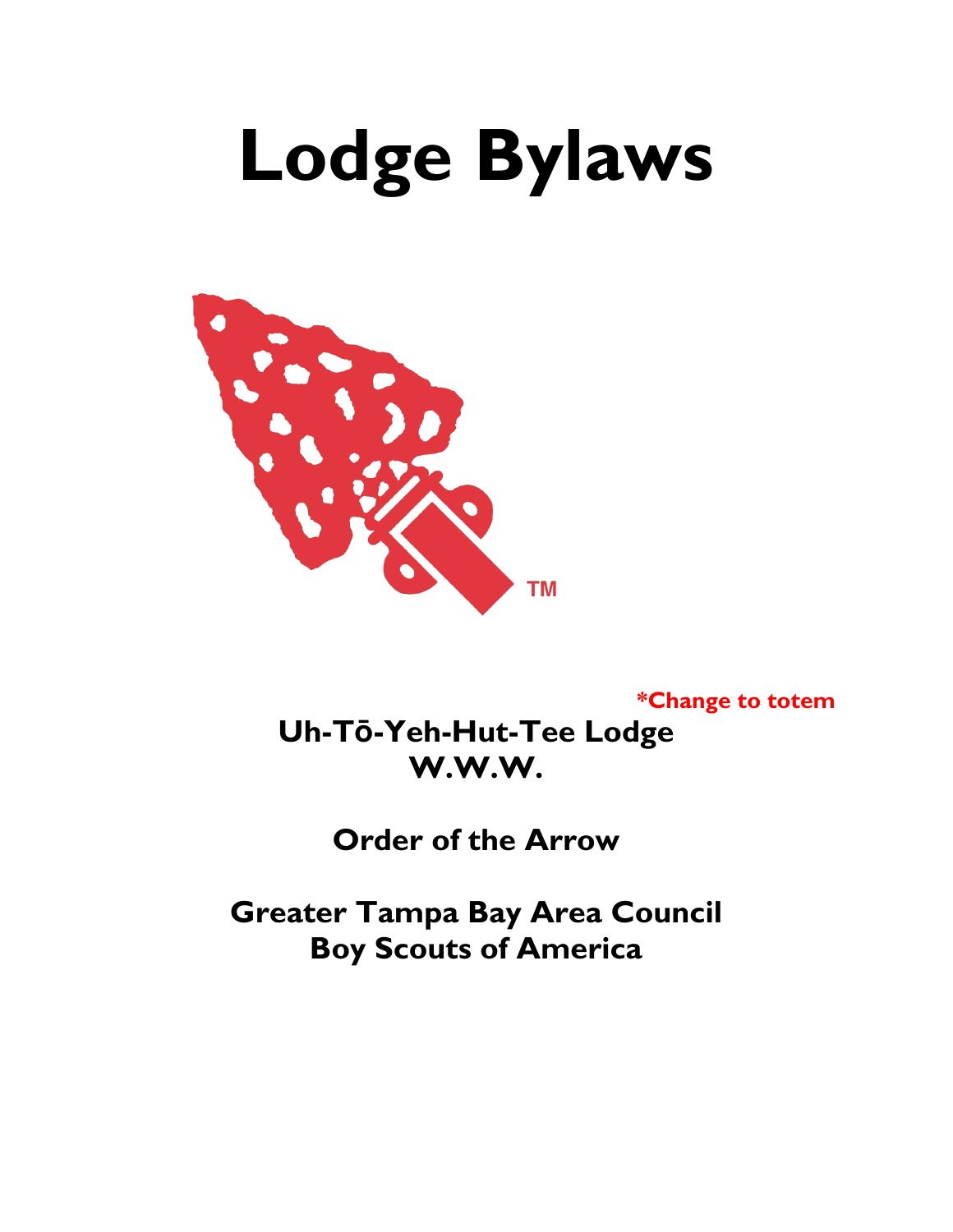## **Uh-Tō-Yeh-Hut-Tee Lodge, W.W.W. Lodge Bylaws**

#### **TABLE OF CONTENTS**

| <b>Article and Section</b>                                                                                                                                                             | Page |
|----------------------------------------------------------------------------------------------------------------------------------------------------------------------------------------|------|
| <b>Mission Statement</b>                                                                                                                                                               | 3    |
| Article One<br>Section 1.1 - Name and Affiliation                                                                                                                                      | 3    |
| Article Two<br>Section 2.1 - Election and Nomination to Membership<br>Section 2.2 - Lodge Year and Lodge Dues<br>Section 2.3 - Brotherhood Membership<br>Section 2.4 - The Vigil Honor | 3    |
| <b>Article Three</b><br>Section 3.1 - Lodge Officers and Structure<br>Section 3.2 - Advisers<br>Section 3.3 - Chapters                                                                 | 4    |
| Article Four<br>Section 4.1 - Financial Matters                                                                                                                                        | 6    |
| <b>Article Five</b><br>Section 5.1 - Voting                                                                                                                                            | 6    |
| <b>Article Six</b><br>Section 6.1 - Insignia and Branding                                                                                                                              | 7    |
| Article Seven<br>Section 7.1 - Meetings and Events                                                                                                                                     | 7    |
| Article Eight<br>Section 8.1 - Amendments                                                                                                                                              | 8    |
| <b>Article Nine</b><br>Section 9.1 - Traditions of the Lodge                                                                                                                           | 8    |
| <b>Article Ten</b><br>Section 10.1 - Lodge Property                                                                                                                                    | 9    |
| <b>Article Eleven</b><br>Section 11.1 - Social Media and Website                                                                                                                       | 9    |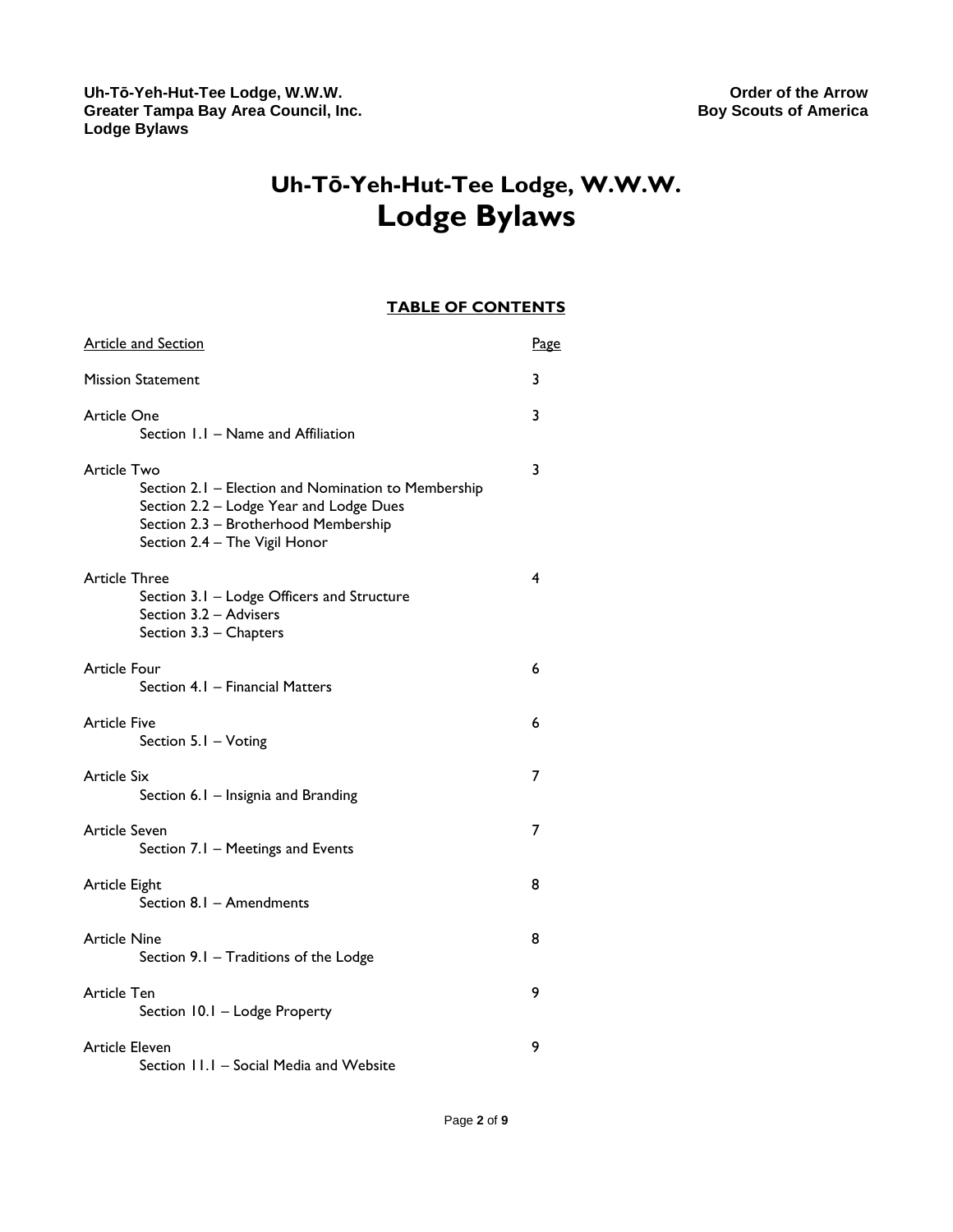#### **MISSION STATEMENT**

The mission of Uh-Tō-Yeh-Hut-Tee Lodge is to achieve the purposes of the Order of the Arrow as an integral part of the Boy Scouts of America in the Greater Tampa Bay Area Council, Inc. through positive youth leadership under the guidance of selected, capable adults.

## **Article One**

#### NAME AND AFFILIATION

#### SECTION 1.1 - NAME AND AFFILIATION

- A. The name of this lodge of the Order of the Arrow shall be Uh-Tō-Yeh-Hut-Tee Lodge, W.W.W.
- The pronunciation of the lodge name shall be "uh-toe-yeh-HUT-tee" with emphasis on the fourth syllable.
- C. This lodge shall be affiliated with the Greater Tampa Bay Area Council, Inc., #89, Boy Scouts America, and shall be under the supervision of the council Program Committee and the administrative authority of the current council Scout Executive.
- D. The totem of this lodge shall be the bull.
- E. No part of these Bylaws shall be in any way contrary to the Bylaws of the Greater Tampa Bay Area Council, Inc., or the policies of the National Committee, Order of the Arrow, Boy Scouts of America.

## **Article Two**

#### **MEMBERSHIP**

#### SECTION 2.1 - ELECTION AND NOMINATION TO MEMBERSHIP

- A. Requirements for membership in this lodge shall follow the policies as specified in the current "*Order of the Arrow Handbook,"* or as specified in the most current *"Operations Update"* provided by the Order of the Arrow National Committee. All requirements shall be in accordance with current national policies.
- B. Procedures for the Ordeal shall be as stated in the current "*Guide to Inductions,"* or as prescribed in the most recent "*Operations Update"* published by the National Order of the Arrow Committee.
- C. The procedure for the election of candidates and adult nominations shall be in accordance with the current national policies, and limited to one (1) election per charter year, per Scout unit.
- D. Membership in the Order of the Arrow is contingent on membership in good standing in the Boy Scouts of America. All members in the Order of the Arrow must maintain current registration with the Boy Scouts of America.

#### SECTION 2.2 - LODGE YEAR AND LODGE DUES

- A. Lodge dues are \$15.00 per year, but may be amended by approval of the Lodge Executive Committee. The deadline for payment of on-time annual lodge dues shall be midnight on December 31 of the current calendar year. There shall be no late fees for lodge dues. Members must pay only the current year's lodge dues to regain "dues paid" status.
- B. Arrowmen transferring from another lodge who have a current or past membership card, or other proof of membership, shall be required to pay current year's dues.

#### SECTION 2.3 - BROTHERHOOD MEMBERSHIP

A. Completion of Brotherhood membership shall be in accordance with the requirements prescribed in the current "*Guide to Inductions,"* or as set forth in the most recent "*Operations Update"* published by the National Order of the Arrow Committee.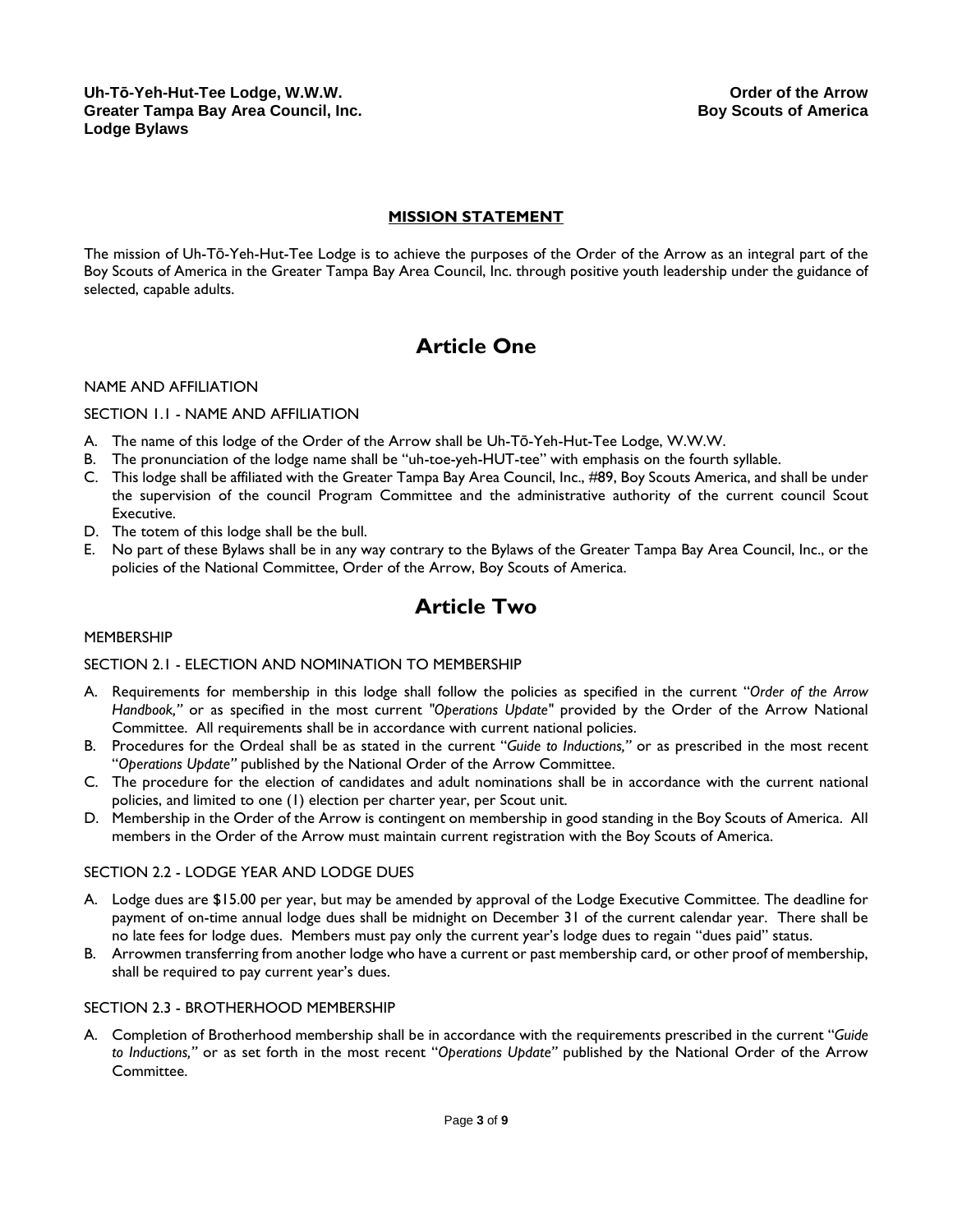#### SECTION 2.4 - THE VIGIL HONOR

- A. Attainment of the Vigil Honor shall be in accordance with the requirements as prescribed in the current "*Guide to Inductions,"* or as set forth in the most recent "*Operations Update*" published by the National Order of the Arrow Committee.
- B. The Lodge Chief shall appoint a Vigil Honor Selection committee chairman, who is a youth Vigil Honor member, for the purpose of selecting Vigil Honor candidates for the current lodge year. The Lodge Chief shall also appoint at least one youth member, who is not yet eligible for the Vigil Honor, to be part of the selection committee. The Lodge Adviser shall appoint an adult adviser for the Vigil Honor Selection committee, and a limited number of additional adults to aid in the selection of adult candidates. The selection process shall be by vote of the youth members of the selection committee.
- C. The lodge Chief shall be responsible for appointing members to serve on the Vigil Honor selection committee, and shall be in accordance with the current "*Guide to inductions,"* or as set forth in the most recent "*Operations Update*" published by the National Order of the Arrow Committee.
- D. Nominations for the Vigil Honor shall be submitted prior to the selection meeting.

### **Article Three**

#### LODGE LEADERSHIP

#### SECTION 3.1 - LODGE OFFICERS AND STRUCTURE

- A. The elected officers of this lodge shall be the following: Lodge Chief, Lodge Vice-Chief of Operations, Lodge Vice-Chief of Membership, Secretary, Treasurer, and Historian.
- B. The lodge shall have the following standing committees: American Indian Activites (A.I.A), Section and National Events, Vigil honor, Service, Food Service, Program, Training, First Aid, Chaplain, Unit Elections & Contact, Ceremonies, Elangomat, Nimat, Membership & Registration, Troop Representative, Information Technology (I.T), Graphic Arts, Communications, Trading Post, Fundraising, Awards, and any other *ad hoc* committees deemed necessary by the current Lodge Chief. Each standing and *ad hoc* committee shall have an appointed committee chairman or co-chairmen, if deemed appropriate by the Lodge Chief.
- C. All officers of the lodge and committee chairmen shall be members in good standing and under twenty-one (21) years of age for their entire term of office.
- D. The voting members of the Lodge Executive Board (LEB) shall consist of the Lodge Chief, Vice-chief of Operations, Vicechief of Membership, Chapter Chiefs, Secretary, Treasurer, Historian. The immediate past Lodge Chief serves as an adviser and non-voting member of the LEB. The LEB shall be responsible for the business of the lodge between meetings of the LEC.
- E. The Lodge Executive Committee (LEC) shall consist of all elected officers and appointed committee chairmen of the lodge. The LEC shall be responsible for conducting lodge business between the general meetings of the lodge. *Ad hoc* committee chairmen shall not be voting members of the LEC.
- F. The Lodge Chief may, remove lodge officers or LEC members who are negligent in their duties. Replacement of any elected officer shall be in accordance with the special elections procedures set forth herein. Replacement of committee chairmen shall be within the Lodge Chief's discretion.
- G. In the event of the resignation of the Lodge Chief, the Vice-chief of Operations shall assume the office of Lodge Chief until the next regularly scheduled general lodge meeting. At that time, a special election shall be held to fill out the remainder of the Lodge Chief's term.
- H. A special election may be called with agreement between the Lodge Chief, Lodge Adviser, and Staff Adviser. At which time special rules will be determined on a per. election basis.
- I. Members of the LEC shall be considered automatically resigned if they have two (2) unexcused absences from LEC or lodge meetings. The Lodge Chief or Lodge Adviser may excuse any absence.
- J. To be eligible to hold a lodge office, a youth must be a current dues paid member of the BSA and the Lodge.
- K. Nominees for lodge office must have approval by the Lodge Adviser and Lodge Staff Adviser, prior to the election.
- L. The lodge officer term of service is from the annual Lodge Banquet to the following year's Lodge Banquet.
- M. The election of the lodge's officers shall be held at the general lodge meeting at the Fall lodge meeting.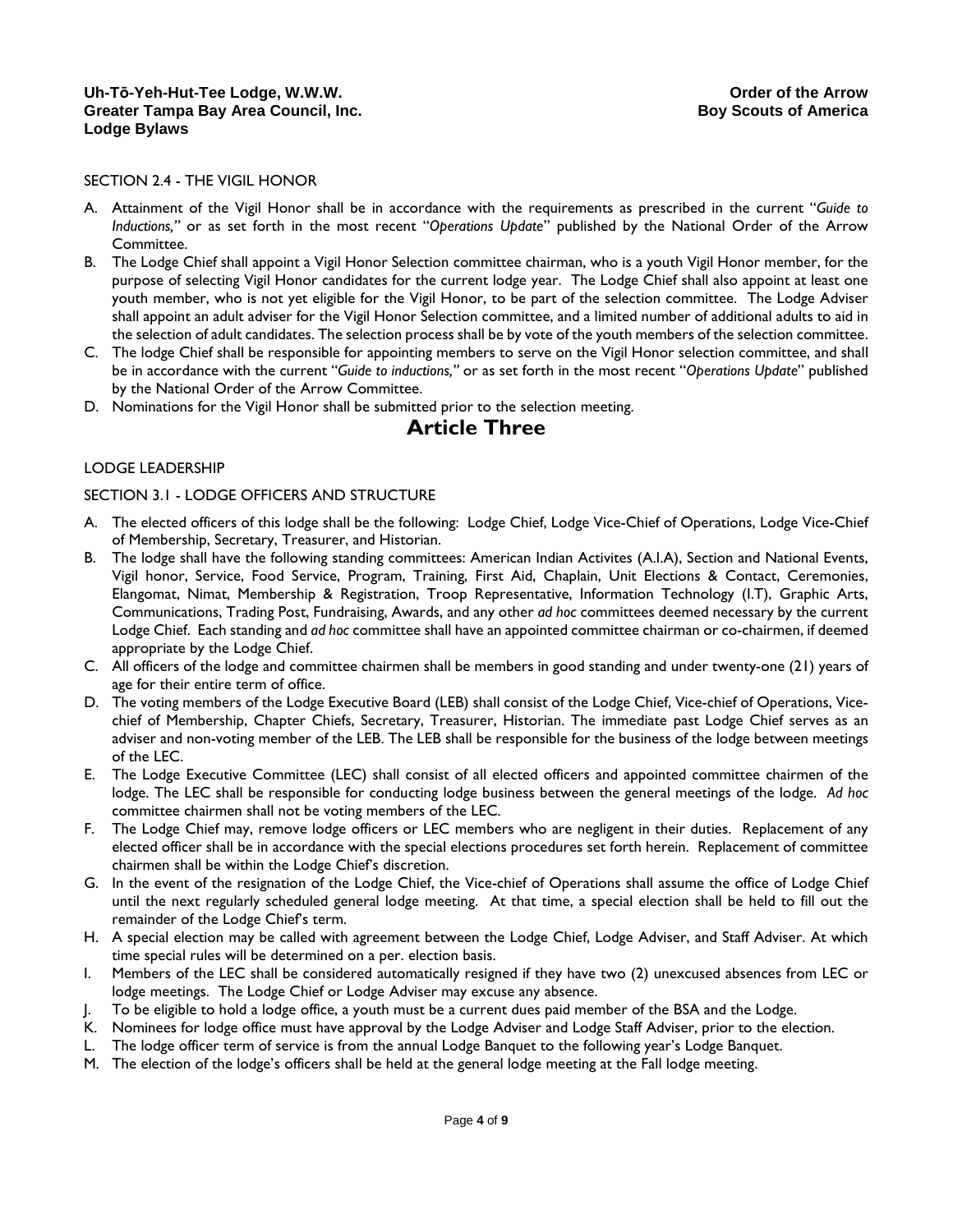#### **Uh-Tō-Yeh-Hut-Tee Lodge, W.W.W. Order of the Arrow Greater Tampa Bay Area Council, Inc. Community Connect America** Boy Scouts of America **Lodge Bylaws**

- N. Nominations for lodge officers shall be received at general lodge meeting at which the election is to be held. A nominee who is not elected to the office for which he is nominated may stand for election to an office for which the vote is subsequently held.
- O. Special elections to fill vacancies shall be held as determined by the Lodge Chief by agreement of the Vice-chiefs, within twenty (20) days after the vacancy occurs. Special elections must be announced to the lodge at least fifteen (15) days prior to the election. Nominations for a special election must be made at least ten (10) days prior to the election. Special elections may be conducted in person at any regularly scheduled general lodge meeting or electronically via email. If a special election is held via e-mail, the Lodge Secretary, prior to the election, shall distribute to the LEC a list of the current voting members of the lodge. Instructions for an electronic special election shall require that each voting member submit his vote to the Lodge Chief and Lodge Secretary, or other lodge officer designated by the Lodge Adviser if one of those positions is vacant, and Lodge Adviser for verification. The quorum for Special elections shall be five (5) percent of voting members of the lodge youth membership. The Lodge Secretary shall certify the results of a special election to the lodge within forty-eight (48) hours of the election.
- P. Each voting member shall have one vote for one (1) candidate for each office for which an election is being held. The vote shall be taken by secret, paper ballot, or via e-mail if designated for a special election. The candidate for each office receiving the majority of votes cast shall be elected to office.
- Q. The Lodge Chief shall appoint and have the authority to remove the chairmen of the standing and *ad hoc* committees.
- R. The lodge organizational structure is defined by the organizational chart in Appendix 'A' of these Bylaws.
- S. The duties and responsibilities of the lodge leadership and chapter leadership is defined in the *"Roles and Responsibilities of Officers and Chairmen"* in Appendix 'B' of these Bylaws.

#### SECTION 3.2 - ADVISERS

- A. The lodge shall have a Lodge Staff Adviser, Lodge Adviser, and other advisers as needed.
- B. Advisers shall be appointed by the Lodge Adviser with discussion from the Staff Adviser and Lodge Chief.
- C. Advisers shall advise their officers and chairmen. But, the decision of the youth officer or chairman shall be final. Any veto by the Lodge Adviser, Lodge Staff Adviser, and/or Scout Executive should be limited to violation of BSA or OA policy, health & safety issues, and proper Scouting decorum.
- D. Advisers may not vote in any lodge business.

#### SECTION 3.3 - CHAPTERS

- A. In addition to the Chapter Chiefs, each chapter shall have an elected Chapter Vice-chief of Membership and Vice-chief of Operations.
- B. Chapter Vice-chiefs shall be non-voting members of the Lodge Executive Committee (LEC).
- C. In addition to Chapter Advisers, each chapter shall have Associate Chapter Advisers, as necessary, appointed by the Lodge Adviser.
- D. Each chapter shall have a Chapter Staff Adviser, appointed by the Supreme Chief of the Fire (Scout Executive) or his designee.
- E. At the date of adoption of these Bylaws, the lodge has the following chapters:
	- a. Allouchsit (North) Chapter Withlacoochee District
	- b. Allouchsit (South) Chapter Allohak District
	- c. Calusa Chapter Skyway District
	- d. Gischileu Chapter Lake Region District
	- e. Netopalis Tachquiwi Chapter- Fort Brooke District
	- f. Osceola Chapter Miccosukee District
	- g. Pethakhuwe Chapter Thunderbird and Timucua District
	- h. Tocobaga Chapter Anclote District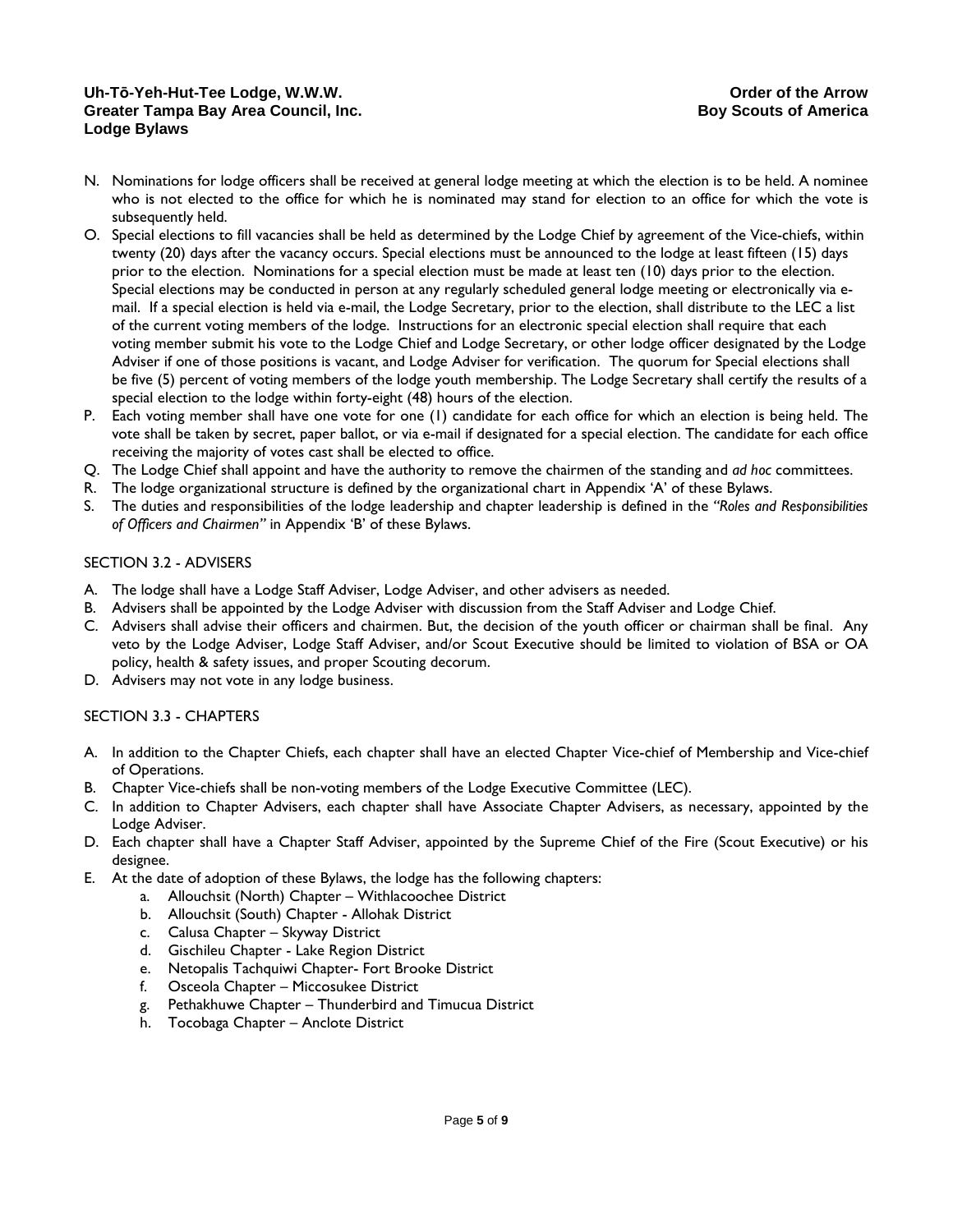#### **Uh-Tō-Yeh-Hut-Tee Lodge, W.W.W. Order of the Arrow Greater Tampa Bay Area Council, Inc. Community Connect America** Boy Scouts of America **Lodge Bylaws**

F. With the approval of the Scout Executive, the LEC may vote to change the boundaries of each chapter to be consistent with the boundaries of one or more districts within the council.

## **Article Four**

#### LODGE FINANCES

#### SECTION 4.1 - FINANCIAL MATTERS

- A. All Order of the Arrow, Uh-Tō-Yeh-Hut-Tee Lodge funds shall be maintained by the Greater Tampa Bay Area Council, Inc., Boy Scouts of America.
- B. The lodge funds shall be placed in a special custodial account(s) which has been set up to maintain lodge funds.
- C. The Lodge Treasurer shall be responsible for reporting and auditing these funds through the normal accounting procedures as assisted by the Council bookkeeper and accountant.
- D. The lodge shall, at any time requested, open the lodge financial records for review by any lodge member.
- E. Prior to the beginning of each new lodge year, the Lodge Chief will work closely with the Lodge Adviser, and Lodge Treasurer and Lodge Treasurer Adviser, to develop an annual Lodge Budget. This budget should include all anticipated income, expense requirements for each LEB officer, for each committee of the LEC, and any other expense items as deemed necessary by the LEC. The lodge budget will become effective upon the approval of the LEC.

## **Article Five**

#### SECTION 5.1 - VOTING

- A. Voting members of the lodge shall be the youth members of the lodge, those current dues paid members, under twentyone (21) years of age, and shall be in accordance with national standards.
- B. Lodge officers shall be elected at the Fall lodge meeting and take office at the Lodge Banquet.
- C. Chapter officers shall be elected at the Fall lodge meeting and take office at the Lodge Banquet.
- D. A quorum for lodge elections or any other matter to be voted upon by the lodge shall be ten percent (10%) of the lodge's voting members.
- E. Other than lodge elections, any matter or motion to be voted upon by the lodge shall be made in writing and circulated to all lodge members via e-mail, and any other method deemed appropriate by the Lodge Chief, at least fourteen (14) days prior to the general lodge meeting at which time such vote shall take place. The Lodge Secretary shall be responsible for distributing any motions he receives in a timely manner.
- F. With the exception of special elections as herein specified, general lodge meetings at which business is conducted shall be held in person.
- G. Unless otherwise stated herein, meetings and voting shall be conducted in accordance with the most current version of *Robert's Rules of Order*. Simplified procedures consistent with *Robert's Rules of Order* may be used.
- H. In the event of a tie vote during LEB or LEC meetings or general lodge meetings, with the exception of election for Lodge Chief, the Lodge Chief may vote to break the tie.
- I. Matters may be voted upon by voice vote during telephonic meetings of the LEB or LEC. Matters may be voted upon via e-mail for business to be conducted by the LEB or LEC outside of scheduled meetings, so long as proper notice is given as specified in Section 7.1(C) and (D) of these Bylaws. No voting shall be allowed via social media or any other method not otherwise specified herein. Motions, seconds to motions, and allowance for discussion are required for all business voted upon via e-mail or other LEB approved electronic method. The Lodge Chief may prohibit voting via e-mail on any matter.
- J. Proxy voting shall not be allowed in any general lodge meeting, LEB, or LEC meeting, whether the meeting shall be held in person, telephonically, or electronically. \*How do we change this to allow vice-person to sub-in for ex. Chapter chief

## **Article Six**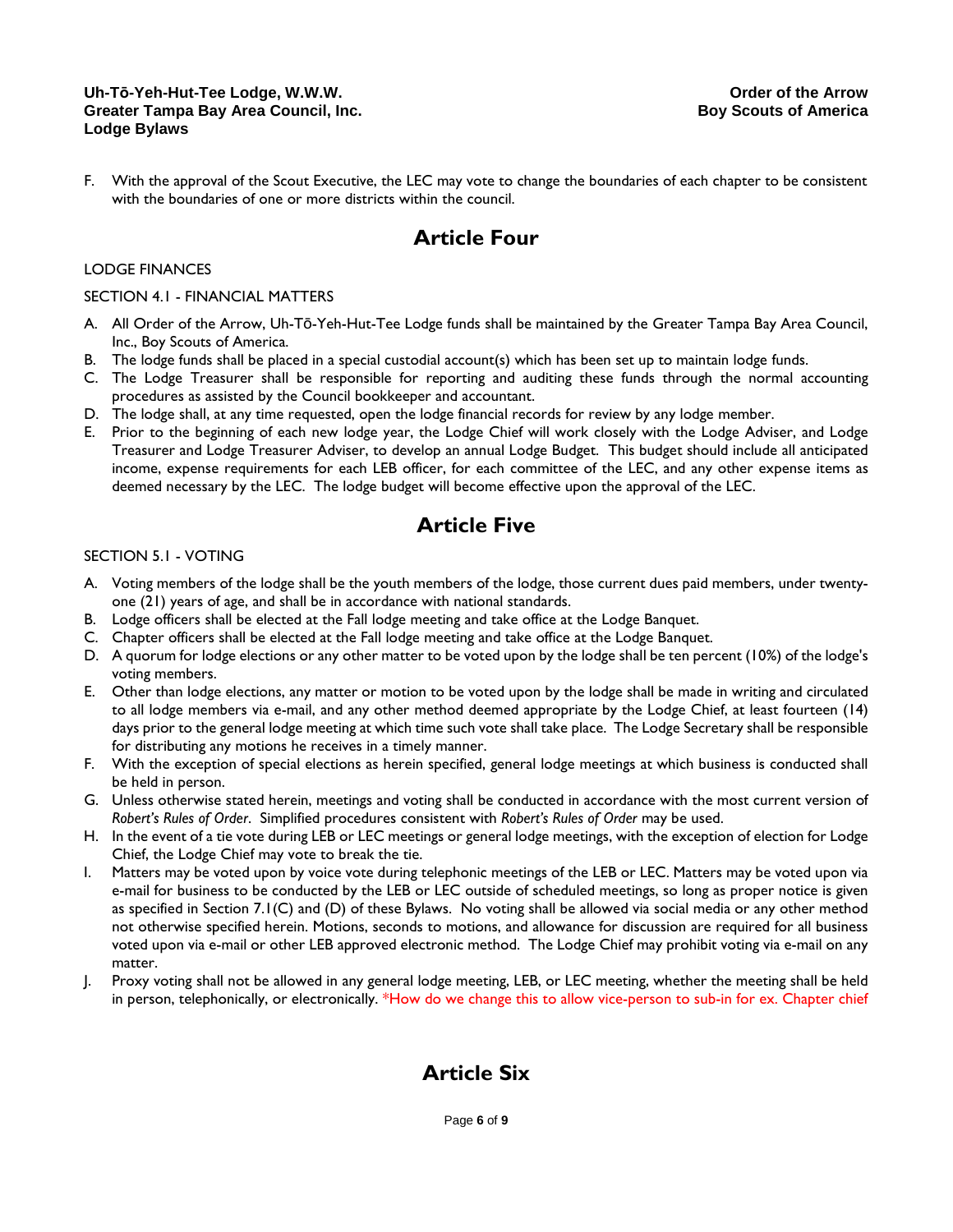#### SECTION 6.1 – INSIGNIA AND BRANDING

- A. The lodge shall have a standard pocket flap patch bearing the lodge name, totem, and initials of Brotherhood (WWW) or national OA trademark Arrowhead. The flap must also bear either the initials "BSA" or the official BSA fleur-de-lis.
- B. All other lodge flaps or patches for this lodge shall bear the lodge name and lodge totem, or representation of the lodge totem, as well as the initials of Brotherhood (WWW) or the national OA trademark Arrowhead, and the initials "BSA" or the official BSA fleur-de-lis.
- C. Only current dues paid members are entitled to wear the insignia of the lodge and of the Order of the Arrow on their field uniforms, the sash of the Order of the Arrow or other insignia representing membership in the Order and the lodge. Insignia shall be worn and displayed in strict compliance with the Insignia Guide of the Boy Scouts of America.
- D. The LEC shall approve the graphic design for lodge flaps.
- E. All publications, newsletters, lodge announcements or e-mails, forms, promotional items, event programs, websites, and social media sites shall contain branding in compliance with the current Order of the Arrow Brand Guidelines.

## **Article Seven**

#### SECTION 7.1 – MEETINGS AND EVENTS

- A. The lodge shall meet at least four (4) times per year in conjunction with the scheduled conclaves, fellowship and banquet.
- B. A Lodge Banquet shall be held in the Fall each year, after the Fall lodge meeting and before January  $1<sup>st</sup>$  of the following year. To minimize conflict with council and district events, the dates and times for lodge events shall be planned in conjunction with the council program calendar each year. The LEC shall determine the council camp or other location at which to hold lodge events each year.
- C. The LEB shall meet at such times and locations as deemed appropriate by the Lodge Chief, with advice of the Lodge Adviser. LEB meetings may be held telephonically with seven (7) days of notice given to officers and advisers. The Lodge Chief shall be responsible for arranging teleconference services. LEB business may be conducted via e-mail with seven (7) days of notice given to officers and advisers.
- D. The LEC shall meet at least five (5) times per year, outside of lodge events, at such times and locations as deemed appropriate by the Lodge Chief, with advice of the Lodge Adviser. LEC meetings may be held telephonically with ten (10) days of notice given to officers, chairmen, and advisers. The Lodge Chief shall be responsible for arranging teleconference services. LEC business may be proposed by any LEC member and conducted via e-mail, without a meeting and with seven (7) days of notice given to officers, chairmen, and advisers.
- E. A Lodge Leadership Development (LLD) shall be held each year.
- F. Other events, such as service days and fundraisers, shall be held at times and locations each year as deemed appropriate by the LEC or designated lodge committee.
- G. Chapter Ordeals may be held by one or more chapters outside of lodge events. Dates, times, and locations for chapter Ordeals shall be approved by the LEC. The chapter or chapters hosting a chapter Ordeal shall work in conjunction with the lodge Inductions committee to ensure all national policies related to the Ordeal as well as health and safety guidelines are followed.

## **Article Eight**

#### SECTION 8.1 - AMENDMENTS

- A. Amendments to these Bylaws may be made as follows:
	- 1. By a two-thirds (2/3) vote of the LEC.
	- 2. Upon written motion by any voting member of the lodge submitted to the LEC and with one-fifth (1/5) of the LEC voting to have the amendment brought for a vote at a general lodge meeting. Approval of any amendment shall require a two-thirds (2/3) vote of the lodge voting members, based on the quorum rule in Section 5.1(D). Any proposed amendment to these Bylaws shall be announced to the lodge consistent with Section 5.1(E) of these Bylaws.
- B. The following Rules are required by the current printing of the *Guide for Offices and Advisers* and can be amended only in strict compliance with the requirements of the guide: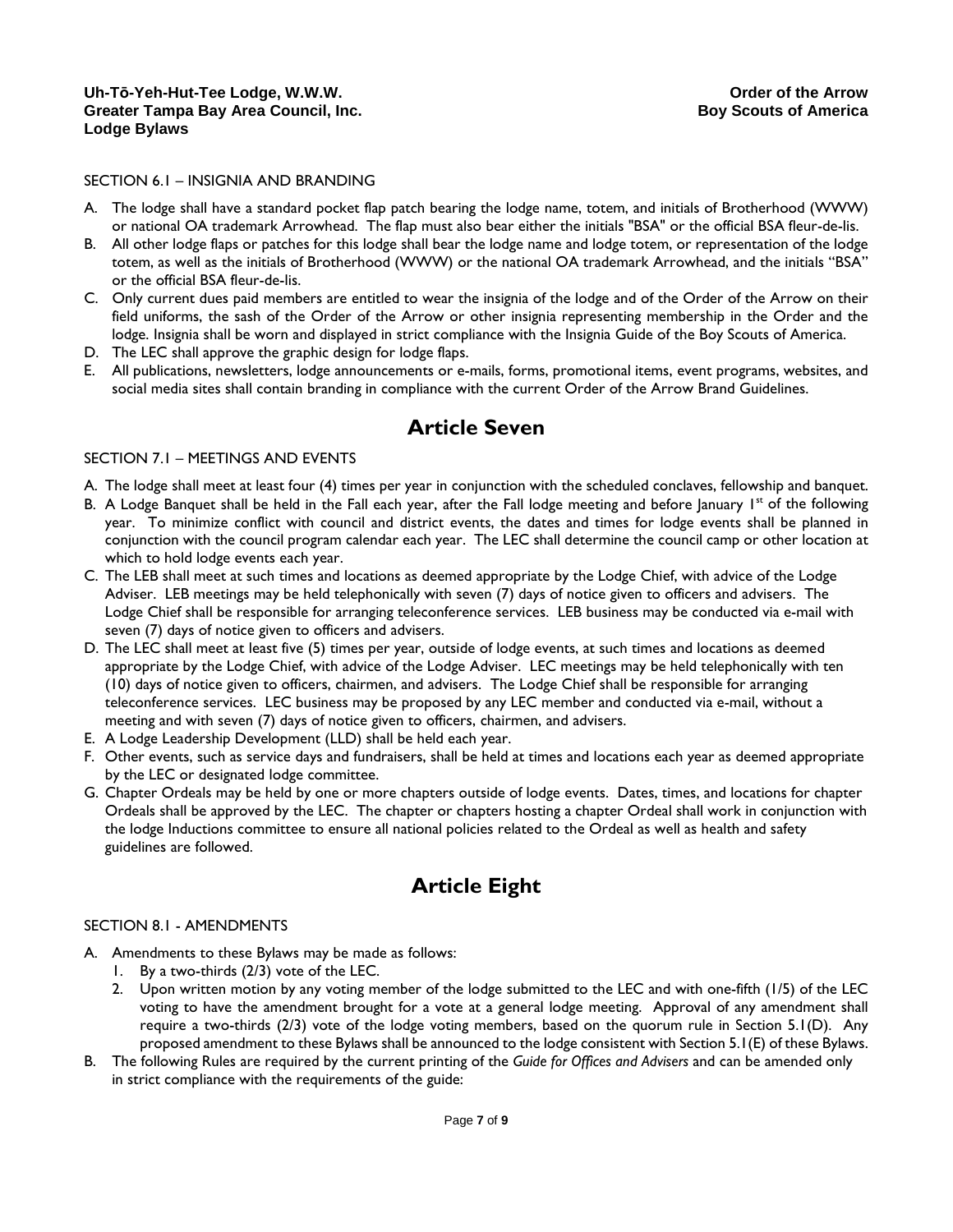Section 1.1 (C) and 1.1 (E) Section 2.1, 2.3 and 2.4 (A) Section 4.1 (A) and 4.1 (B) Section 5.1 (A) and 5.1 (B)

## **Article Nine**

SECTION 9.1 - TRADITIONS OF THE LODGE

- A. Vigil Honor candidates shall receive, after being called out, a Vigil Honor triangle.
- B. The Founder's Award is presented according to the national standards. The lodge Awards committee determines the recipients annually for presentation at the Lodge Banquet.
- C. Other lodge individual and chapter awards, as determined by the LEC and selected by the Awards committee, may be presented at the Lodge Banquet.
- D. Nominations for individual awards shall be made in writing and submitted to the Lodge Secretary prior to the end of the winter lodge meeting.